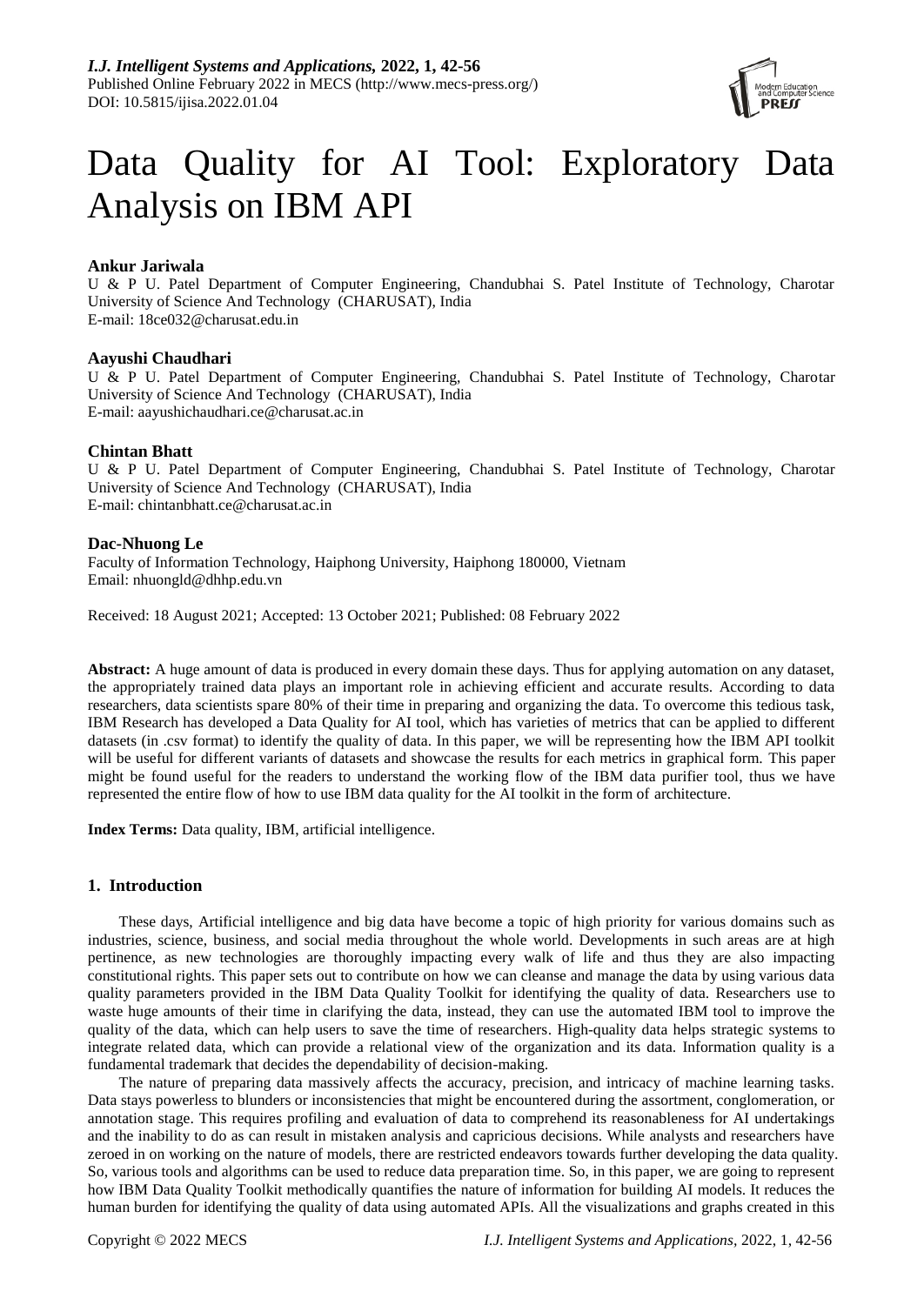exploratory research are not achieved from IBM Toolkit, they are created by the author based on the metrics and their results.

### *1.1. Data Quality Use Cases and Features*

IBM Research has developed a Data Quality for AI Toolkit that is built using novel algorithms which provides a systematic way to remediate and assess data with well-specified APIs. This Toolkit is mainly built to serve different varieties of use cases such as:

- Building supervised classification models
- Providing data quality for application workflows with intuitive mechanisms to take domain inputs
- Working in the presence of strict privacy constraints by data synthesis
- Automatically reporting on the data quality and capturing the lineage for the data

## *1.2. Features of Data Quality for AI Toolkit*

- 1. Validators: Algorithms that perform data quality assessment and output a data quality score from  $0 1$ .
- 2. Remediator: Algorithms to provide corrective actions to fix the data quality and impact on the data quality score.
- 3. Constraints: Explicit input provided by domain experts or implicitly derived by analyzing the data characteristics.
- 4. Data Synthesizer: If data cannot be shared due to strict privacy constraints, it provides a capability to synthesize data by learning constraints from real data so that it mimics real data.
- 5. Pipeline: Combines validators and remediators with constraints to address a use case or application workflow and outputs an overall data quality score.
- 6. Data Readiness Report: Automated documentation of changes that record delta changes in quality metrics and data transformations applied.

So to proceed with checking the data quality for building a supervised classification model are available as a trial version on the IBM API Hub. These APIs can be used at step zero of the Artificial Intelligence lifecycle to identify the quality of the dataset. Data can be assessed from different dimensions like challenges based on data distribution, data labels, data profiling, and data cleanliness using various APIs. The results obtained from all the APIs are in the form of standard structure in JSON object format, which can provide us with a data quality score, points to identify the low data quality, and also provides recommendations to improve the data. The data quality score is a real value between 0 to 1, where 1 indicates perfect quality. You can find the proper documentation of every API about how the data quality score is calculated. These APIs can be used to systematically identify and understand data issues and fix them to improve the data set and accelerate to the next steps of the life cycle. So in this paper, we will be focusing on how structured metrics of data quality works.

## **2. Architecture/Simulation of Data Quality for AI**

## *2.1. Introduction to API and Technology Used*

Many AI problems today are being solved by data scientists by writing custom scripts or manual analysis, which is a time-consuming process, and some challenges like identifying label noise, class parity, and class overlap might take more time to develop. Even other challenges are faced by researchers like a large number of metrics to check for, different modalities of data like time-series data and tabular data, which make this problem more complex. Therefore, the field must be automated to consistently evaluate different data patterns, interpret the evaluation, make recommendations, and run the code for these recommendations.

Data scientists or Researchers can be benefited to make appropriate decisions based on the results showcased in the IBM data quality toolkit. As known, pre-processing is an essential task as the quality of trained data would directly impact the accuracy as well as the complexity of ML models. Thus by inputting the quality data into machine learning would streamline the data preparation process and would improvise the overall reliability of Machine learning models.

#### *2.2. What is Data Quality for AI?*

Integrated toolkit of Data Quality on AI provides various quality estimation and data profiling metrics to verify the quality of ingested data objectively and systematically. The metrics result in a score that quantifies data problems as a score between 0 and 1, where 1 would indicate that no problems are detected. These metrics are basically for tabular datasets and they accept the input in the form of comma-separated values files.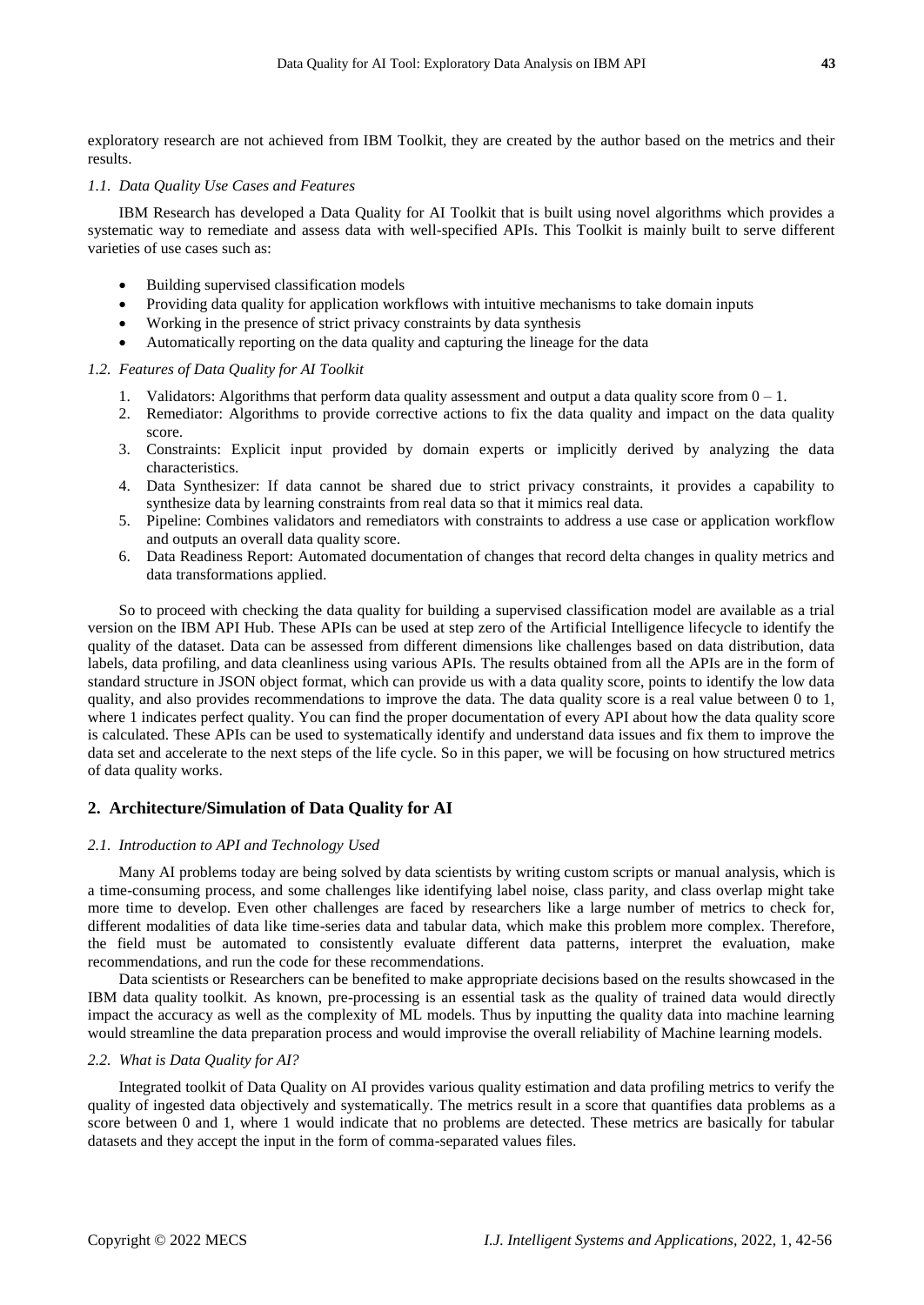#### *2.3. Architectural Flow for Accessing Data Quality for AI*



Fig.1. Flow to access IBM API of Data Quality for AI

Step 1: Visit<https://www.ibm.com/in-en>

Step 2: If not registered, go to create a new IBM ID else log in to the website.

Step 3: Go to Introduction IBM Developer [\(https://developer.ibm.com/apis/catalog/dataquality4ai--data-quality](https://developer.ibm.com/apis/catalog/dataquality4ai--data-quality-for-ai/Introduction/)[for-ai/Introduction/#\)](https://developer.ibm.com/apis/catalog/dataquality4ai--data-quality-for-ai/Introduction/)

Step 4: Go to Product Catalogs and click on get trial subscription

Step 5: Go to Trial for Data Quality for AI API

Step 6: Launch API Subscriptions

Step 7: Select Data Quality for AI

Step 8: Check Key Management, for Client ID + Client Secret Key



Fig.2. Flow to get the result of one metric for one dataset in JSON format

Step 1: Visit Introduction – IBM Developer [\(https://developer.ibm.com/apis/catalog/dataquality4ai--data-quality](https://developer.ibm.com/apis/catalog/dataquality4ai--data-quality-for-ai/Introduction/)[for-ai/Introduction/#\)](https://developer.ibm.com/apis/catalog/dataquality4ai--data-quality-for-ai/Introduction/)

Step 2: If not registered, go to create a new IBM ID else log in to the website.

Step 3: For Connection Checking in Data Quality, Enter Client ID and Client Secret Key. These many Responses will come after the run request, 200 - Microservice is alive and well, 401 - Authentication information is missing or invalid, 404 - Microservice not found, and 500 - Internal server error - Operation Failed.

Step 4: For submitting a dataset for assessment request, Enter Client ID and Client Secret Key. Upload CSV File and Enter Hyperparameter (Optional). After the request is run, Get Job ID and copy it.

Step 5: For fetching results, Enter Client ID and Client Secret Key. Paste Copied Job ID. After the request runs, it gets the result of Quality of Data in JSON Format.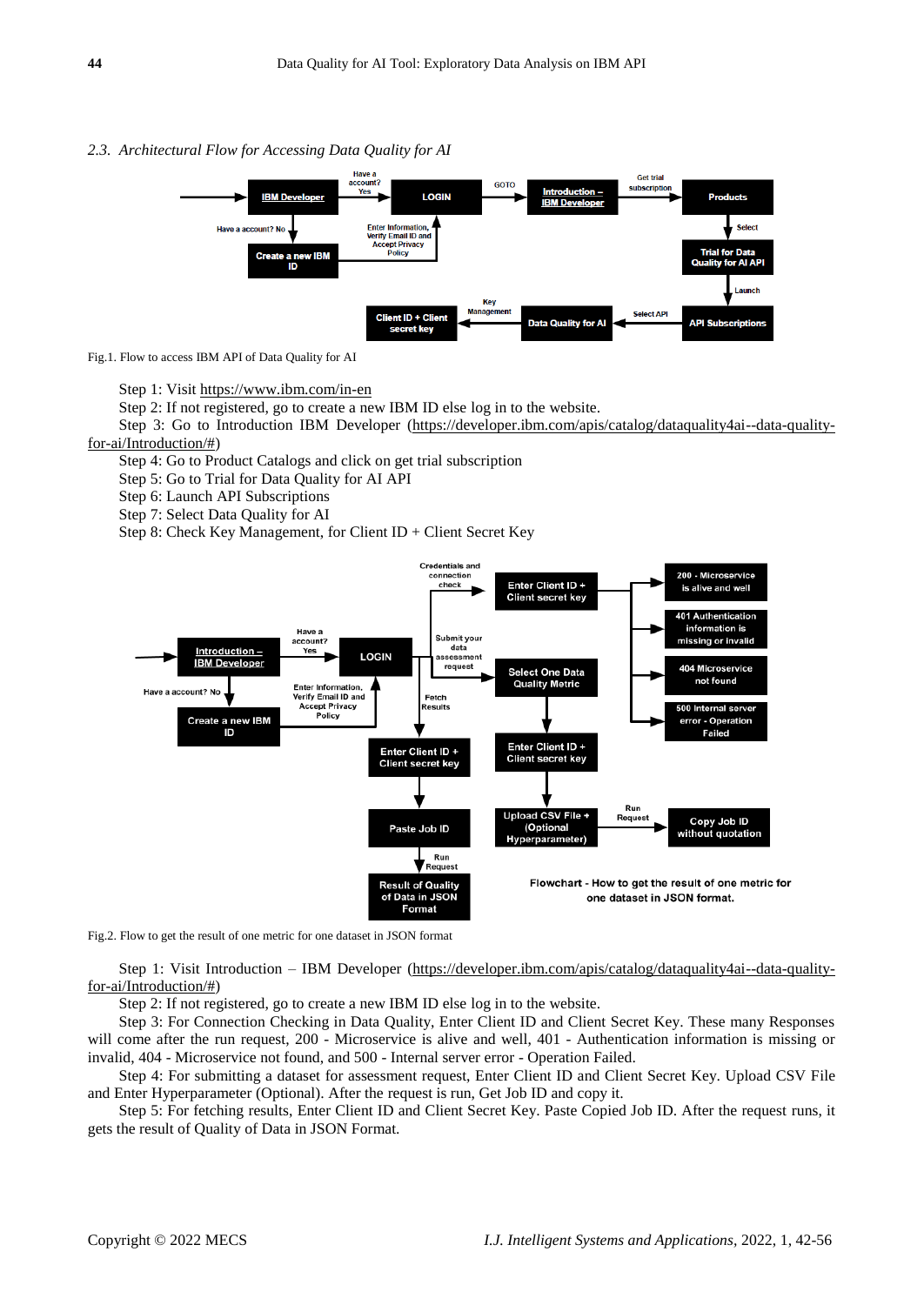## **3. Result and Observation**

## *3.1. Class Overlap*

Definition: Finds class-wise overlapping regions in the data to give an aggregated class overlap score and feature ranges contributing to overlap. A score equal to 1 indicates no class overlap.

Type-quality: Quality

Dataset Type Accepted: Only Supervised Structured Datasets

$$
Score: \frac{Total number of points in all non-overlapping regions}{Total number of points in the dataset}
$$
\n(1)

Sample Dataset: [20] bill\_authentication.csv

- Number of Columns: 5
- Number of Samples/Rows: 1372
- Numerical\_columns: ["Variance", "Skewness", "Class", "Entropy", "Curtosis"]
- String\_columns: []
- Max\_Categorical\_Column\_String\_Length: {}
- "Max\_Numerical\_Column\_Value": {"Class": 1, "Curtosis": 17.9274, "Entropy": 2.4495, "Skewness": 12.9516, "Variance": 6.8248}
- "Min\_Categorical\_Column\_String\_Length": {}
- "Min\_Numerical\_Column\_Value": {"Class": 0, "Curtosis": -5.2861, "Entropy": -8.5482, "Skewness": 13.7731, "Variance": -7.0421}
- Unique\_Columns: """Class"": {""is\_unique"": false, ""num\_unique\_values"": 2}", "Curtosis": { "is\_unique": false, "num\_unique\_values": 1270 }, "Entropy": { "is\_unique": false, "num\_unique\_values": 1156 }, "Skewness": {"is\_unique": false, "num\_unique\_values": 1256}, "Variance": { "is\_unique": false, "num\_unique\_values": 1338 }
- The accuracy provided by IBM: 1
- Visualization of class overlapping:



Fig.3. Visualization of Binary Class overlap for Sample Dataset.



**Dataset Name** 

Fig.4. Clustered Column plot of Class Overlap Accuracy for various [26] Datasets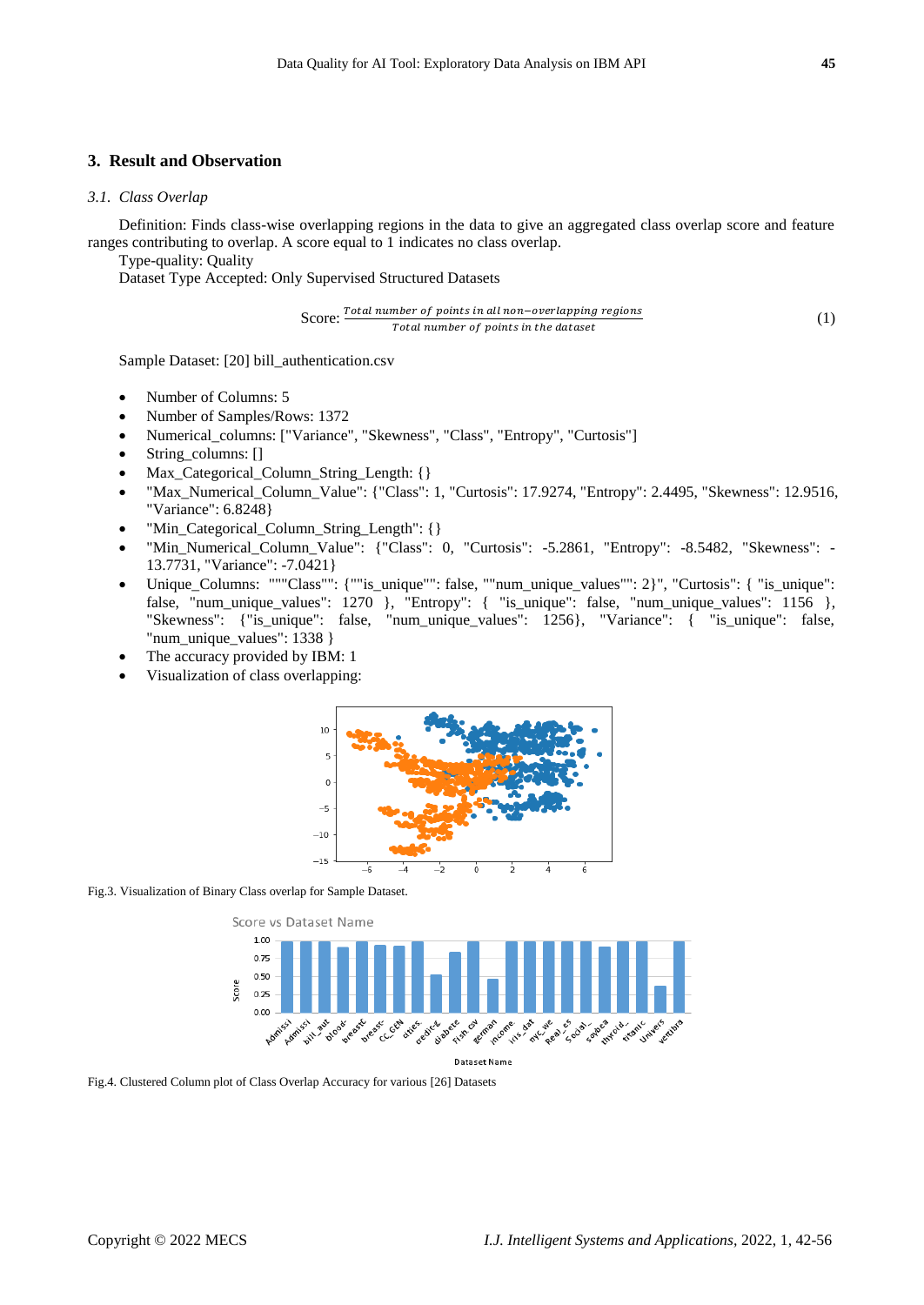

Fig.5. Clustered Column plot of Number of non-overlap rows and overlap rows

#### *3.2. Class Parity*

Definition: Identifies noise, overlap, size, and sample counts in the data to give a class parity score. The score is 1 when the ratio of majority class samples to minority class samples is less than 70:30 regardless of any other issue present in the dataset.

Type-quality: Quality

Dataset Type Accepted: Only Supervised Structured Datasets

Score: Number of indices having no difficult samples in minority class Number of Minority class items

Sample Dataset: [21] Admission\_Predict\_Ver1.1.csv

- Number of Columns: 9
- Number of Samples/Rows: 500
- Numerical\_columns: ["GRE Score", "CGPA", "Chance of Admit ", "Research", "TOEFL Score", "Serial No.", "LOR ", "University Rating", "SOP"]
- String\_columns: []
- Max\_Categorical\_Column\_String\_Length: {}
- "Max\_Numerical\_Column\_Value": {"CGPA": 9.92, "Chance of Admit ": 0.97, "GRE Score": 340, "LOR ": 5, "Research": 1, "SOP": 5, "Serial No.": 500, "TOEFL Score": 120, "Uni versity Rating":
- "Min\_Categorical\_Column\_String\_Length": {}
- "Min\_Numerical\_Column\_Value": {"CGPA": 6.8, "Chance of Admit ": 0.34, "GRE Score": 290, "LOR ": 1, "Research": 0, "SOP": 1, "Serial No.": 1, "TOEFL Score": 92, "Universi ty Rating": 1}, Unique\_Columns: "CGPA": { "is\_unique": false, "num\_unique\_values": 168 }, """Chance of Admit "": { ""is\_unique"": false, ""num\_unique values"": 60}", """GRE Score"": { ""is\_unique"": false, ""num\_unique\_values"": ""num\_unique\_values"": 60}", """GRE Score"": {""is\_unique"": false, 49}", "LOR ": {"is\_unique": false, "num\_unique\_values": 9}, """Research"": {""is\_unique"": false, ""num\_unique\_values"": 2}", "SOP": { "is\_unique": false, "num\_unique\_values": 9 }, "Serial No.": { "is\_unique": true, "num\_unique\_values": 400 }, "TOEFL Score": { "is\_unique": false, "num\_unique\_values": 29 }, "University Rating": { "is\_unique": false, "num\_unique\_values": 5 }
- The accuracy provided by IBM: 0.04



Fig.6. Clustered Column plot of Class Parity Accuracy for various [26] Datasets

#### *3.3. Correlation Detection*

Definition: Identifies correlated numerical columns in the data. A score of 1 indicates no correlated columns found in the data.

(2)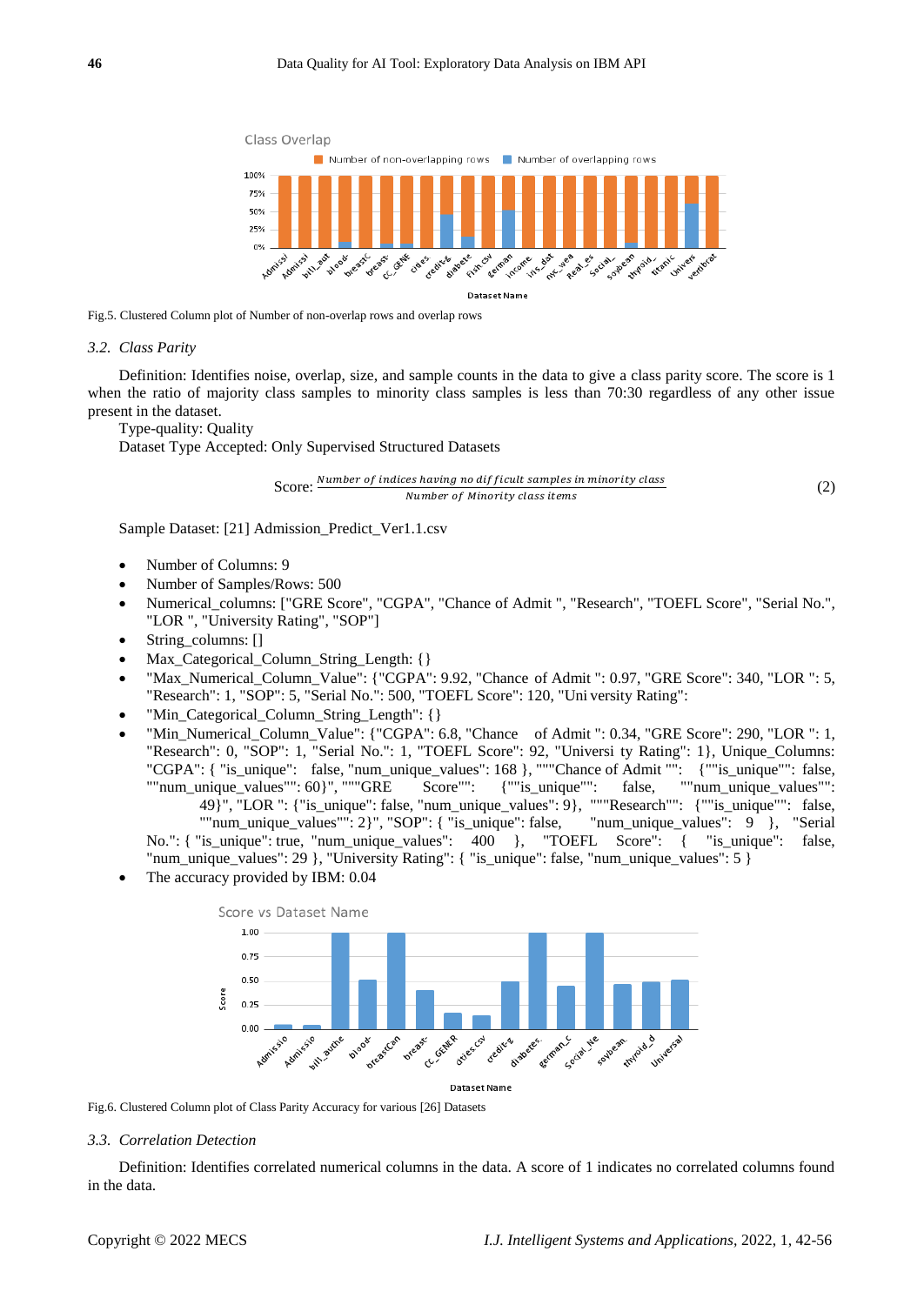Type-quality: Quality Dataset Type Accepted: Unsupervised and Supervised Structured Datasets Sample Dataset: [22] Fish.csv

- Number of Columns: 7
- Number of Samples/Rows: 159
- Numerical columns: ["Weight", "Length1", "Length2", "Length3", "Height", "Width"]
- String\_columns: ["Species"]
- Max Categorical Column String Length: {"Species":9}
- "Max\_Numerical\_Column\_Value": {"Height": 18.957, "Length1": 59, "Length2": 63.4, "Length3": 68, "Weight": 1650, "Width": 8.142}
- "Min\_Categorical\_Column\_String\_Length": {"Species":4}
- "Min\_Numerical\_Column\_Value": {"Height": 1.7284, "Length1": 7.5, "Length2": 8.4, "Length3": 8.8, "Weight": 0, "Width": 1.0476}, Unique\_Columns: """Height"": {""is\_unique"": false, ""num\_unique\_values"": 154}", """Length1"": {""is\_unique"": false,, ""num\_unique\_values"": 116}", """Length2"": {""is\_unique"": false, ""num\_unique\_values"": 93}", """Length3"": {""is\_unique"": false,. ""num\_unique\_values"": 124}", """Weight"": {""is\_unique"": false,, ""num\_unique\_values"": 101}", """Width"": {""is\_unique"": false,, ""num\_unique\_values"":  $152$ }", """  $\ddot{\nu}$ ; $\beta$ pecies"": {""is\_unique"": false, ""num\_unique\_values"": 7}"
- The accuracy provided by IBM: 0.99



Fig.7. Visualization of Correlation Detection for Sample Dataset



Fig.8. Clustered Column plot of Correlation Detection Accuracy for various [26] Datasets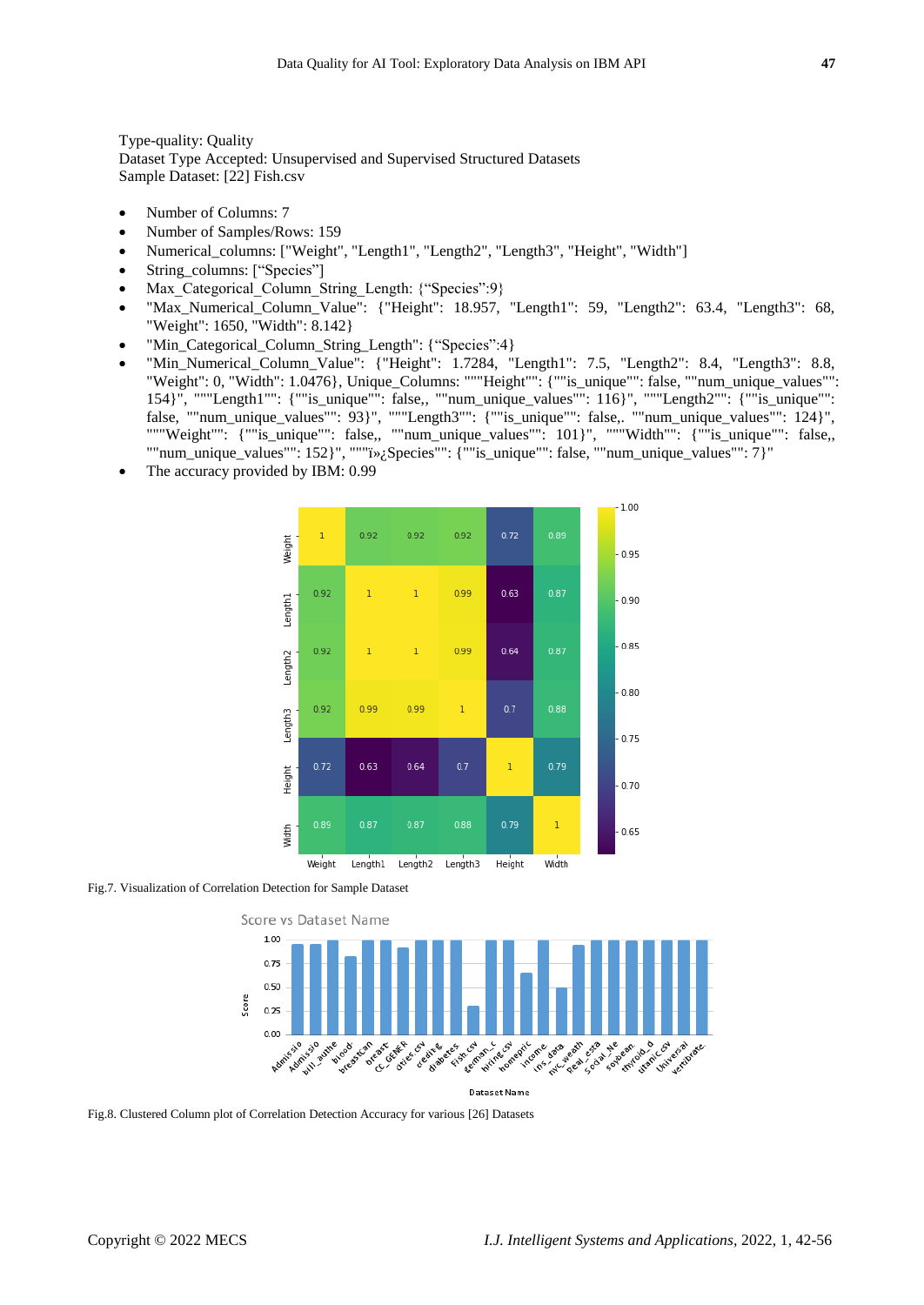### *3.4. Data Completeness*

Definition: Identifies missing values in the given data. A score of 1 indicates no missing values found in the data. Type-quality: Quality

Dataset Type Accepted: Unsupervised and Supervised Structured Datasets

$$
Score: \frac{Number\ of\ Non-Missing\ Value\ detected}{Number\ of\ Given\ Value\ Data}
$$
\n(3)

Sample Dataset: [23] titanic.csv

- Number of Columns: 14
- Number of Samples/Rows: 1310
- Numerical\_columns: ["survived", "Sibsp", "Parch", "Pclass", "Fare", "Age", "body"]
- String\_columns: ["name", "Sex", "Ticket", "Cabin", "Embarked", "Boat", "home.dest"]
- Max\_Categorical\_Column\_String\_Length: {"boat": 7, "cabin": 15, "embarked": 1, "home.dest": 50, "name": 82, "sex": 6, "ticket": 18}
- "Max\_Numerical\_Column\_Value": {"age": 80, "body": 328, "fare": 512.3292, "parch": 9, "pclass": 3, "sibsp": 8, "survived": 1}
- "Min\_Categorical\_Column\_String\_Length": {"boat": 1, "cabin": 1, "embarked": 1, "home.dest": 5, "name": 12, "sex": 4, "ticket": 3}
- "Min\_Numerical\_Column\_Value": {"age": 0.1667, "body": 1, "fare": 0, "parch": 0, "pclass": 1, "sibsp": 0, "survived": 0}
- Unique\_Columns: "age": {"is\_unique": false, "num\_unique\_values": 98}, "boat": {"is\_unique": false, "num\_unique\_values": 27}, "body": {"is\_unique": true, "num\_unique\_values": 121}, "cabin": {"is\_unique": false, "num\_unique\_values": 186}, "embarked": {"is\_unique": false, "num\_unique\_values": 3}, "fare": {"is\_unique": false, "num\_unique\_values": 281}, "home.dest": {"is\_unique": false, "num\_unique\_values": 369}, "name": {"is\_unique": false, "num\_unique\_values": 1307}, "parch": {"is\_unique": false, "num\_unique\_values": 8}, "pclass": {"is\_unique": false, "num\_unique\_values": 3}, "sex": {"is\_unique": false, "num\_unique\_values": 2}, "sibsp": {"is\_unique": false, "num\_unique\_values": 7}, "survived": {"is\_unique": false, "num\_unique\_values": 2}, "ticket": {"is\_unique": false, "num\_unique\_values": 929}
- The accuracy provided by IBM: 0.789040348964013
- Visualization of Data Completeness:



Fig.9. Clustered Column plot of Data Completeness for Sample Dataset's fields



Fig.10. Bar plot of Data Completeness for Sample Dataset's fields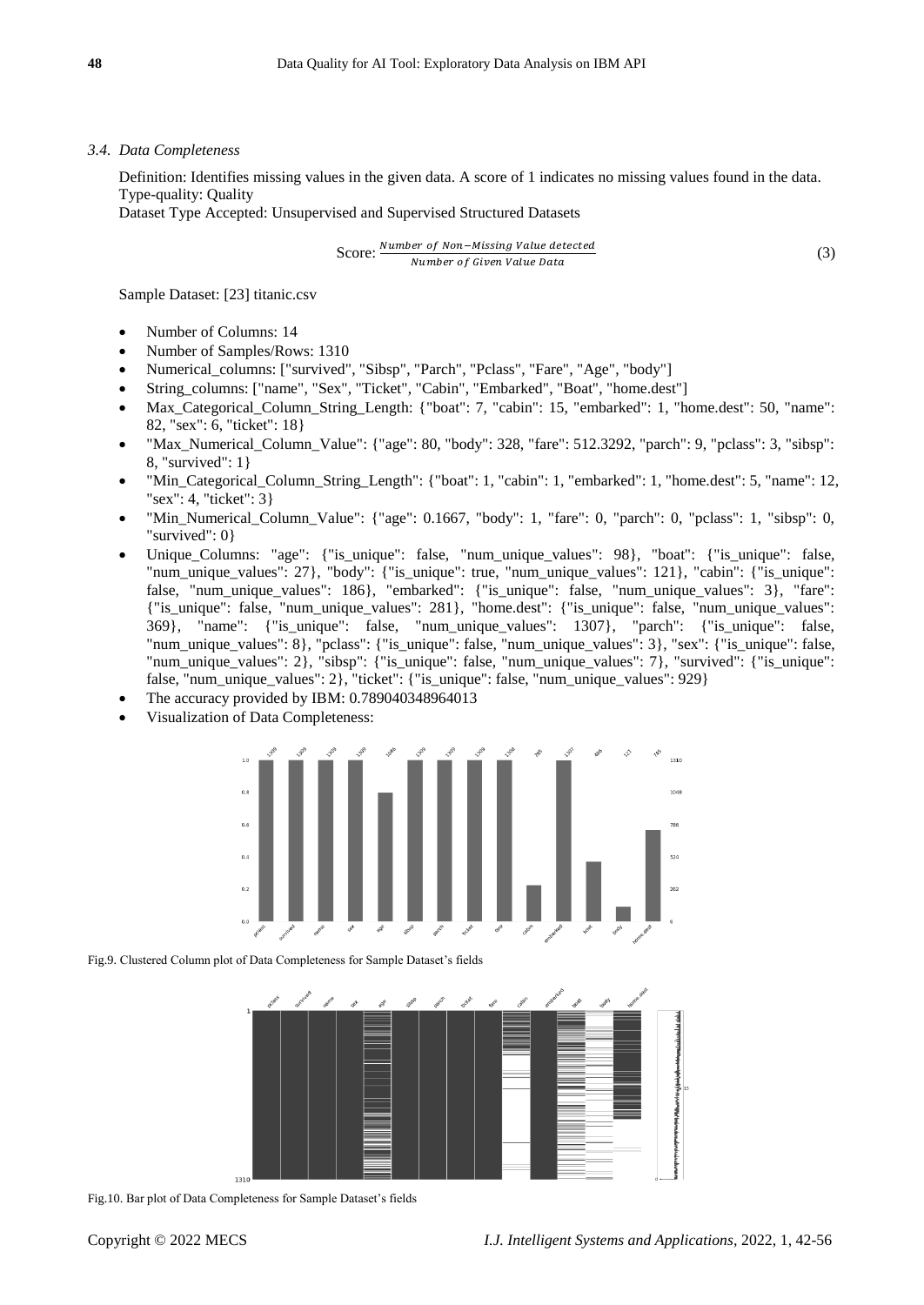

Fig.11. Clustered Column plot of Data Completeness Accuracy for various [26] Datasets



**Dataset Name** 

Fig.12. Clustered Column plot of Number of non-missing values and missing values

#### *3.5. Data Duplicates*

Definition: Find duplicates in the data using all values in the record. Quality score equals 1 indicates no duplicates found.

Type-quality: Quality

Dataset Type Accepted: Unsupervised and Supervised Structured Datasets

$$
Score: \frac{Number\ of\ Non-Duplicate\ rows\ detected}{Total\ rows} \tag{4}
$$

Sample Dataset: [24] blood-transfusion-service-center.csv

- Number of Columns: 5
- Number of Samples/Rows: 748
- Numerical\_columns: ["V1", "V3", "Class", "V2", "V4"]
- String\_columns: []
- "Max\_Categorical\_Column\_String\_Length": {}
- "Max\_Numerical\_Column\_Value": {"Class": 1, "V1": 74, "V2": 50, "V3": 12500, "V4": 98}
- "Min Categorical Column String Length": {}
- "Min\_Numerical\_Column\_Value": {"Class": 0, "V1": 0, "V2": 1, "V3": 250, "V4": 2}
- Unique\_Columns: """Class"": {""is\_unique"": false, ""num\_unique\_values"": 2}", """V1"": {""is\_unique"": false, with the columns. The case of the angle of the column contract the column of the column state of the column contract the column contract of the column contract of the column column column column column column column { "is\_unique": false, "num\_unique\_values": 33}, "V4": { "is\_unique": false, "num\_unique\_values": 78}
- The accuracy provided by IBM: 0.712566844919786



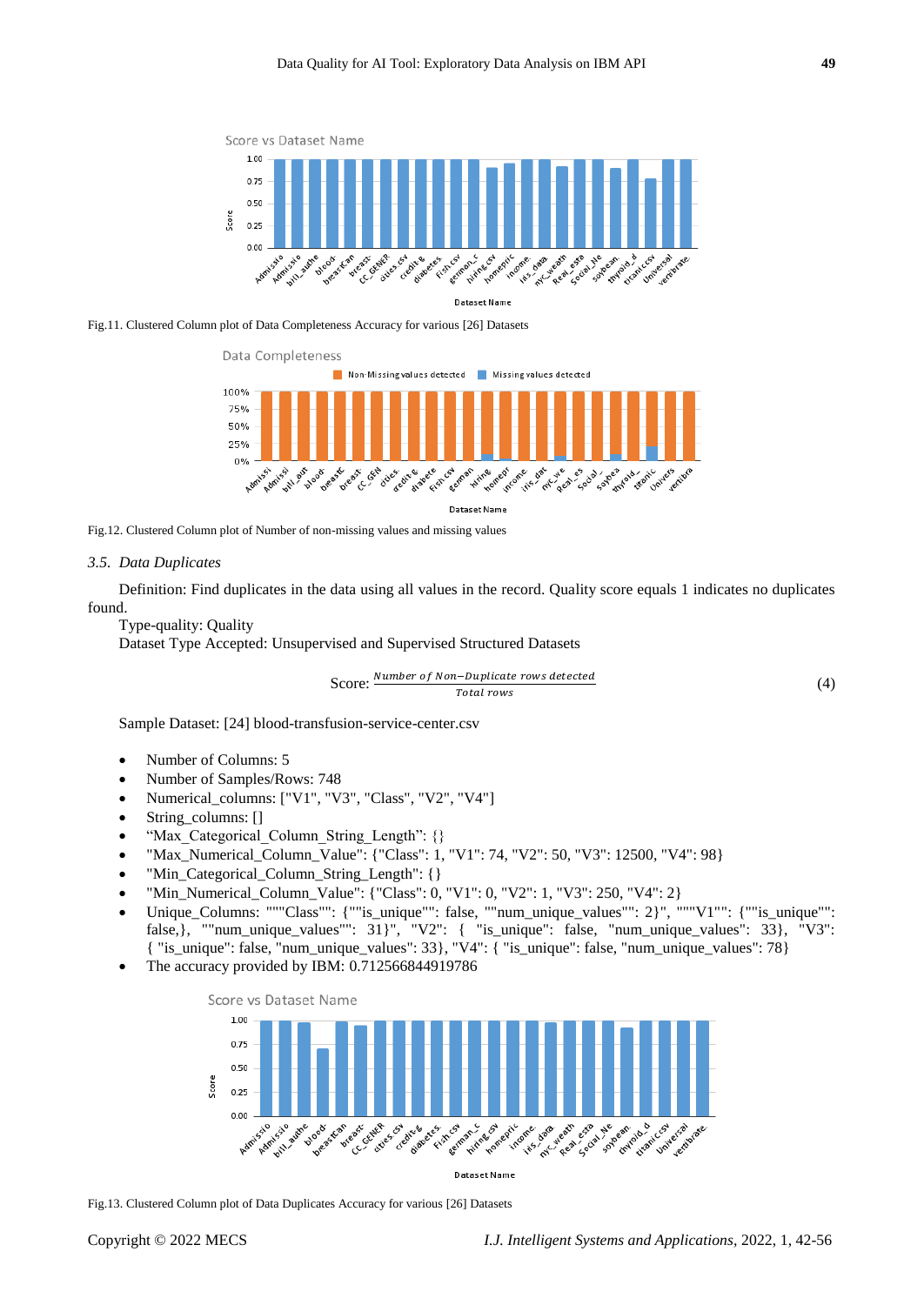

Fig.14. Clustered Column plot of Number of non-Duplicate values and Duplicate values

#### *3.6. Data Homogeneity*

Definition: Identifies homogeneity in each column in the data. A score of 1 indicates that no Inhomogeneity is present in the given data.

Type-quality: Quality

Dataset Type Accepted: Unsupervised and Supervised Structured Datasets Sample Dataset: [23] titanic.csv

- Number of Columns: 14
- Number of Samples/Rows: 1310
- Numerical\_columns: ["survived", "Sibsp", "Parch", "Pclass", "Fare", "Age", "body"]
- String\_columns: ["name", "Sex", "Ticket", "Cabin", "Embarked", "Boat", "home.dest"]
- Max\_Categorical\_Column\_String\_Length: {"boat": 7, "cabin": 15, "embarked": 1, "home.dest": 50, "name": 82, "sex": 6, "ticket": 18}
- "Max\_Numerical\_Column\_Value": {"age": 80, "body": 328, "fare": 512.3292, "parch": 9, "pclass": 3, "sibsp": 8, "survived": 1}
- "Min\_Categorical\_Column\_String\_Length": {"boat": 1, "cabin": 1, "embarked": 1, "home.dest": 5, "name": 12, "sex": 4, "ticket": 3}
- "Min\_Numerical\_Column\_Value": {"age": 0.1667, "body": 1, "fare": 0, "parch": 0, "pclass": 1, "sibsp": 0, "survived": 0}
- Unique\_Columns: "age": {"is\_unique": false, "num\_unique\_values": 98}, "boat": {"is\_unique": false, "num\_unique\_values": 27}, "body": {"is\_unique": true, "num\_unique\_values": 121}, "cabin": {"is\_unique": false, "num\_unique\_values": 186}, "embarked": {"is\_unique": false, "num\_unique\_values": 3}, "fare": {"is\_unique": false, "num\_unique\_values": 281}, "home.dest": {"is\_unique": false, "num\_unique\_values": 369}, "name": {"is\_unique": false, "num\_unique\_values": 1307}, "parch": {"is\_unique": false, "num\_unique\_values": 8}, "pclass": {"is\_unique": false, "num\_unique\_values": 3}, "sex": {"is\_unique": false, "num\_unique\_values": 2}, "sibsp": {"is\_unique": false, "num\_unique\_values": 7}, "survived": {"is\_unique": false, "num\_unique\_values": 2}, "ticket": {"is\_unique": false, "num\_unique\_values": 929}
- The accuracy provided by IBM: 0.8



Fig.15. Clustered Column plot of Data Homogeneity Accuracy for various [26] Datasets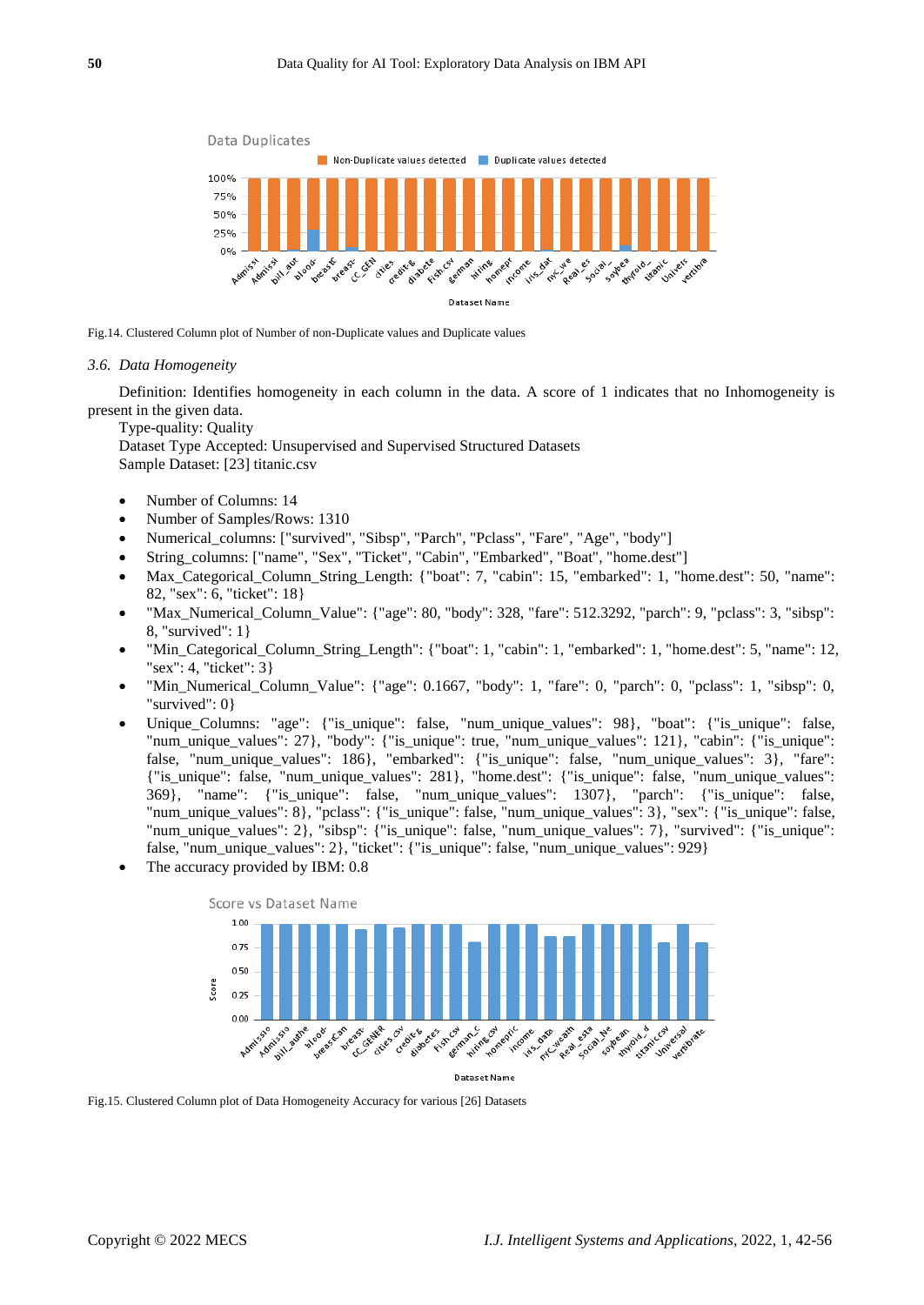

Fig.16. Clustered Column plot of Number of columns with no homogeneity issues and Number of columns with homogeneity issues

*3.7. Feature Relevance*

Definition: Identifies and ranks the feature based on Relevance. A score of 1 indicates that all features are relevant. Type-quality: Quality

Dataset Type Accepted: Unsupervised and Supervised Structured Datasets

$$
Score: 1 - \left(\frac{\text{less relevant features}}{\text{Total rows}}\right) \tag{5}
$$

Sample Dataset: [24] blood-transfusion-service-center.csv

- Number of Columns: 5
- Number of Samples/Rows: 748
- Numerical\_columns: ["V1", "V3", "Class", "V2", "V4"]
- String\_columns: []
- "Max Categorical Column String Length": {}
- "Max\_Numerical\_Column\_Value": {"Class": 1, "V1": 74, "V2": 50, "V3": 12500, "V4": 98}
- "Min\_Categorical\_Column\_String\_Length": {}
- "Min\_Numerical\_Column\_Value": {"Class": 0, "V1": 0, "V2": 1, "V3": 250, "V4": 2}
- Unique\_Columns: """Class"": {""is\_unique"": false, ""num\_unique\_values"": 2}", """V1"": {""is\_unique"": false,}, ""num\_unique\_values"": 31}", "V2": { "is\_unique": false, "num\_unique\_values": 33}, "V3": { "is\_unique": false, "num\_unique\_values": 33}, "V4": { "is\_unique": false, "num\_unique\_values": 78}
- The accuracy provided by IBM: 0.75
- Visualization of Feature Relevance:



Fig.17. Bar plot of Feature Relevance for Sample Dataset's fields.





Fig.18. Clustered Column plot of Feature Relevance Accuracy for various [26] Datasets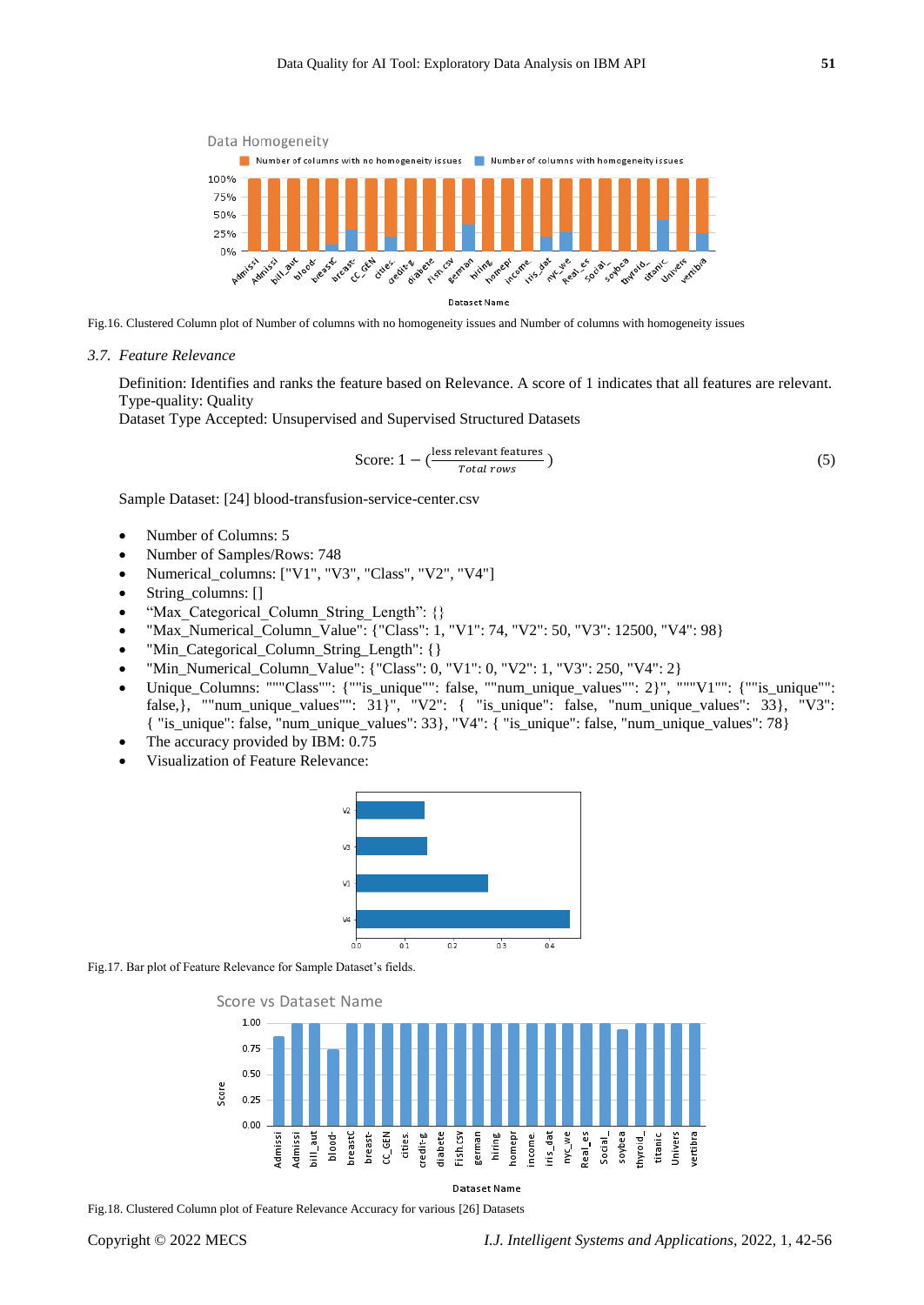

Fig.19. Clustered Column plot of Number of high relevant features, less relevant features, and medium relevant features

#### *3.8. Label Purity*

Definition: Identifies noise ratio and noisy samples in the data. A score of 1 indicates no noise is present in the data. Type-quality: Quality

Dataset Type Accepted: Unsupervised and Supervised Structured Datasets

$$
\text{Score: } 1 - \left(\frac{Noisy \text{ labels}}{Total \text{ labels}}\right) \tag{6}
$$

Sample Dataset: [24] blood-transfusion-service-center.csv

- Number of Columns: 5
- Number of Samples/Rows: 748
- Numerical\_columns: ["V1", "V3", "Class", "V2", "V4"]
- String\_columns: []
- "Max\_Categorical\_Column\_String\_Length": {}
- "Max\_Numerical\_Column\_Value": {"Class": 1, "V1": 74, "V2": 50, "V3": 12500, "V4": 98}
- "Min\_Categorical\_Column\_String\_Length": {}
- "Min\_Numerical\_Column\_Value": {"Class": 0, "V1": 0, "V2": 1, "V3": 250, "V4": 2}
- Unique\_Columns: """Class"": {""is\_unique"": false, ""num\_unique\_values"": 2}", """V1"": {""is\_unique"": false, }, ""num\_unique\_values"":  $31$ }", "V2": { "is\_unique": false, "num\_unique\_values":  $33$ }, "V3":  $\{$  "is\_unique": false, "num\_unique\_values": 33}, "V4":  $\{$  "is\_unique": false, "num\_unique\_values": 78}
- The accuracy provided by IBM: 0.962566844919786



Fig.20. Clustered Column plot of Label Purity Accuracy for various [26] Datasets



Fig.21 Clustered Column plot of Label Purity Accuracy for various Datasets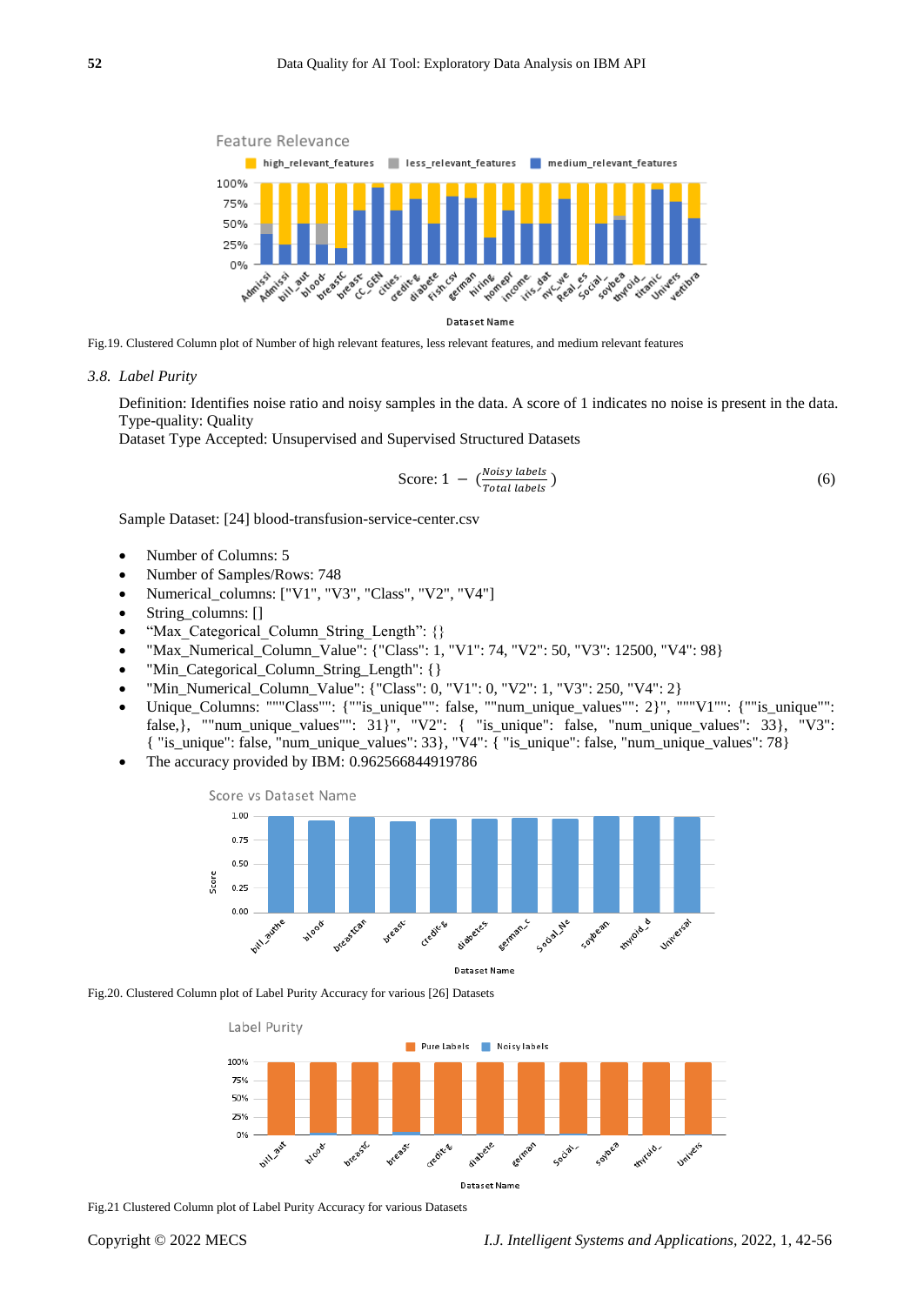*3.9. Outlier Detection*

Definition: Identifies outlier samples in the data. A score of 1 indicates no outliers found in the data. Type-quality: Quality

Dataset Type Accepted: Unsupervised and Supervised Structured Datasets Algorithm Used: LocalOutlierFactor

$$
\text{Score: } 1 - \left(\frac{Noisy \text{ labels}}{\text{Total labels}}\right) \tag{7}
$$

Sample Dataset: [25] thyroid\_data.csv

- Number of Columns: 6
- Number of Samples/Rows: 215
- Numerical\_columns: ["T3\_resin", "Serum\_thyroxin", "Basal\_TSH", "Serum\_triiodothyronine", "Abs\_diff\_TSH", "Outcome"]
- String\_columns: []
- Max\_Categorical\_Column\_String\_Length: {}
- "Max\_Numerical\_Column\_Value": {"Abs\_diff\_TSH": 56.3, "Basal\_TSH": 56.4, "Outcome": 3, "Serum\_thyroxin": 25.3, "Serum\_triiodothyronine": 10, "T3\_resin": 144}
- "Min Categorical Column String Length": {}
- "Min\_Numerical\_Column\_Value": {"Abs\_diff\_TSH": -0.7, "Basal\_TSH": 0.1, "Outcome": 1, "Serum\_thyroxin": 0.5, "Serum\_triiodothyronine": 0.2, "T3\_resin": 65}
- Unique Columns: "Abs\_diff\_TSH": {"is\_unique": false, "num\_unique\_values": 85}, "Basal\_TSH": {"is\_unique": false, "num\_unique\_values": 47}, "Outcome": {"is\_unique": false, "num\_unique\_values": 3}, "Serum\_thyroxin": {"is\_unique": false, "num\_unique\_values": 100}, "Serum\_triiodothyronine": {"is\_unique": false, "num\_unique\_values": 47}, "T3\_resin": {"is\_unique": false, "num\_unique\_values": 55}
- The accuracy provided by IBM: 0.823255814
- Visualization of Outlier Detection:



# Fig.22. Visualization of Box Plot for Sample Dataset



Fig.23. Clustered Column plot of Outlier Detection Accuracy for various [26] Datasets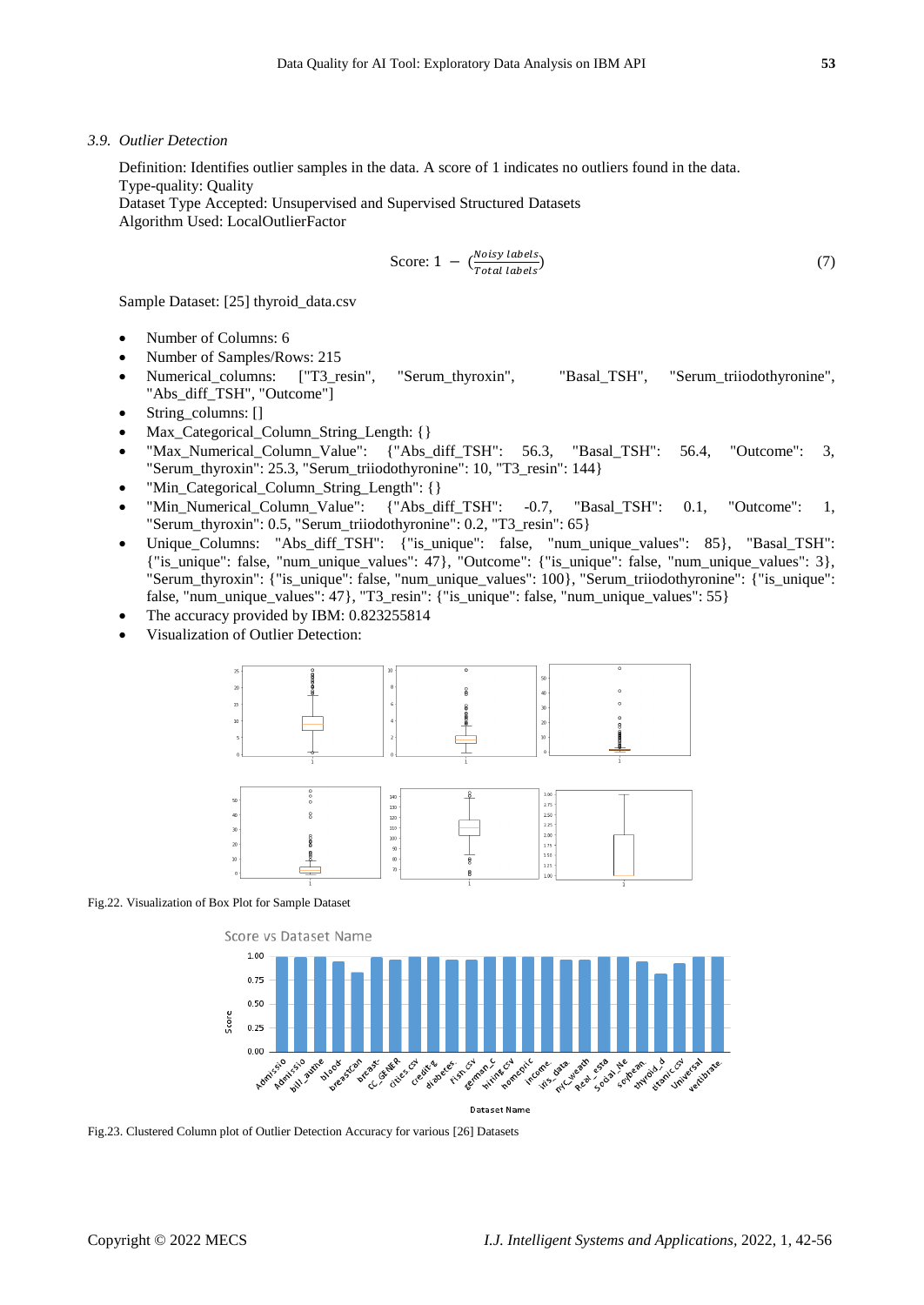

Fig.24. Clustered Column plot of Number of pure rows and Noisy rows

#### *3.10. Data Profiler*

Definition: This algorithm allows a user to analyze the data from different angles by providing statistical details for all the columns

Type-quality: Profiling

Dataset Type Accepted: Unsupervised and Supervised Structured Datasets Sample Dataset: [24] blood-transfusion-service-center.csv

- Number of Columns: 5
- Number of Samples/Rows: 748
- Numerical\_columns: ["V1", "V3", "Class", "V2", "V4"]
- String\_columns: []
- "Max Categorical Column String Length": {}
- "Max\_Numerical\_Column\_Value": {"Class": 1, "V1": 74, "V2": 50, "V3": 12500, "V4": 98}
- "Min Categorical Column String Length": {}
- "Min\_Numerical\_Column\_Value": {"Class": 0, "V1": 0, "V2": 1, "V3": 250, "V4": 2}
- Unique\_Columns: """Class"": {""is\_unique"": false, ""num\_unique\_values"": 2}", """V1"": {""is\_unique"": false,}, ""num\_unique\_values"": 31}", "V2": { "is\_unique": false, "num\_unique\_values": 33}, "V3": { "is\_unique": false, "num\_unique\_values": 33}, "V4": { "is\_unique": false, "num\_unique\_values": 78}

## **4. Limitation of the API**

File Type and Size Limit: The data assessment metrics are suitable for structured/tabular datasets, which can be uploaded in the form of a comma-separated value (CSV) file. Below are some additional points to keep in mind.

- Size of CSV should be  $\leq$  15MB.
- We do not store your data, beyond the purpose of data quality analysis. Once the data quality analysis is completed, the data is deleted from our server.

API Call Limit: For the trial version, the following limits apply for usage.

- Daily rate limit 100 APIs / Day
- Hourly rate limit 20 APIs / Hour

You can't perform more than one structured metric on one or more datasets.

You can't upload more than one CSV. If you have multiple CSVs of the same dataset, please merge them into one and submit the job.

## **5. Conclusion and Future Work**

In this paper, we have represented automated assessments on various metrics of data quality for AI from IBM which can be used for machine learning, to reduce the data preparation time and improve the training of data quality. The entire flow of accessing the metrics and getting the results is explained in this paper through architecture. Different datasets are experimented on data quality metrics to identify their quality and are represented in the form of graphs.

As future work, we will be reviewing the other metrics of Data Quality for API, whichever would be further added by IBM or else if they bring out any updates in the existing ones, then we will represent them by experimenting using various datasets.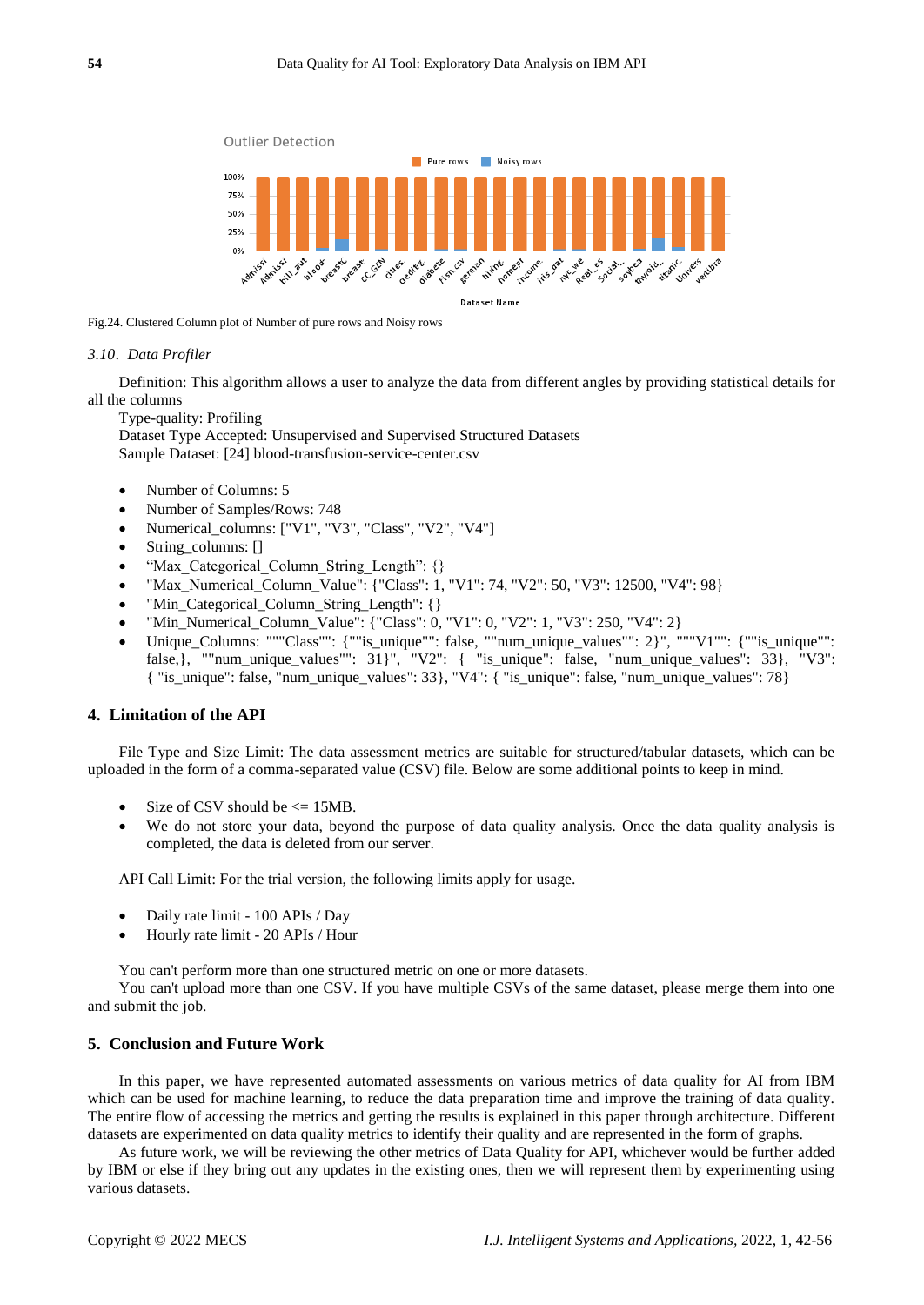## **References**

- [1] Wang, R. Y., Ziad, M., & Lee, Y. W. (2006). *Data quality* (Vol. 23). Springer Science & Business Media.
- [2] Zahedi, Z., & Costas, R. (2018). General discussion of data quality challenges in social media metrics: Extensive comparison of four major altmetric data aggregators. *PloS one*, *13*(5), e0197326.
- [3] Alves, V. M., Auerbach, S. S., Kleinstreuer, N., Rooney, J. P., Muratov, E. N., Rusyn, I., ... & Schmitt, C. (2021). Curated data in—trustworthy in silico models out: The impact of data quality on the reliability of artificial intelligence models as alternatives to animal testing. *Alternatives to Laboratory Animals*, 02611929211029635.
- [4] Elmore, J. G., & Lee, C. I. (2021). Data Quality, Data Sharing, and Moving Artificial Intelligence Forward. *JAMA Network Open*, *4*(8), e2119345-e2119345.
- [5] Bertossi, L., & Geerts, F. (2020). Data quality and explainable AI. *Journal of Data and Information Quality (JDIQ)*, *12*(2), 1-9.
- [6] Vayghan, J. A., Garfinkle, S. M., Walenta, C., Healy, D. C., & Valentin, Z. (2007). The internal information transformation of IBM. *IBM Systems Journal*, *46*(4), 669-683.
- [7] Bisong, E. (2019). Introduction to Scikit-learn. In *Building Machine Learning and Deep Learning Models on Google Cloud Platform* (pp. 215-229). Apress, Berkeley, CA.
- [8] Svendsen, S. M. (2021). *In Search of Lost Time: A Deep Dive in Overlapping Computation and Communication in Memory Bound MPI Applications* (Master's thesis).
- [9] Shung, K. P. (2018). Accuracy, precision, recall or F1. *Towards data science*.
- [10] Torgo, L., & Ribeiro, R. (2009, October). Precision and recall for regression. In *International Conference on Discovery Science* (pp. 332-346). Springer, Berlin, Heidelberg.
- [11] Crawford, S. L. (2006). Correlation and regression. *Circulation*, *114(19)*, 2083-2088.
- [12] Artasanchez, A., & Joshi, P. (2020). *Artificial Intelligence with Python: Your complete guide to building intelligent apps using Python 3. x*. Packt Publishing Ltd.
- [13] Badr, W. (2019). Why Feature Correlation Matters.... A Lot!. *Towards Data Science*.
- [14] Santoyo, S. (2017). A brief overview of outlier detection techniques. *Towards data science*.
- [15] Reichart, R., & Rappoport, A. (2009, June). The NVI clustering evaluation measure. In *Proceedings of the Thirteenth Conference on Computational Natural Language Learning (CoNLL-2009)* (pp. 165-173).
- [16] Raschka, S., Julian, D., & Hearty, J. (2016). *Python: deeper insights into machine learning*. Packt Publishing Ltd.
- [17] Li, G., Zhou, X., & Cao, L. (2021). Machine learning for databases. *Proc. VLDB Endow*, *14*(12), 3190-3193.
- [18] Zhong, S., Zhang, K., Bagheri, M., Burken, J. G., Gu, A., Li, B., ... & Zhang, H. (2021). Machine Learning: New Ideas and Tools in Environmental Science and Engineering. *Environmental Science & Technology*.
- [19] Raschka, S. (2015). *Python machine learning*. Packt publishing ltd.
- [20] Dataset bill\_authenticatśion.csv: [https://www.kaggle.com/c178angshumaankesh/bill](https://www.kaggle.com/c178angshumaankesh/bill-authentication?select=bill_authentication.csv)[authentication?select=bill\\_authentication.csv](https://www.kaggle.com/c178angshumaankesh/bill-authentication?select=bill_authentication.csv)
- [21] Dataset Admission\_Predict\_Ver1.1.csv[: https://www.kaggle.com/shabiransari/input-admission-predict-ver1-1](https://www.kaggle.com/shabiransari/input-admission-predict-ver1-1-csv/data?select=Admission_Predict_Ver1.1.csv) [csv/data?select=Admission\\_Predict\\_Ver1.1.csv](https://www.kaggle.com/shabiransari/input-admission-predict-ver1-1-csv/data?select=Admission_Predict_Ver1.1.csv)
- [22] Dataset Fish.csv[: https://www.kaggle.com/aungpyaeap/fish-market?select=Fish.csv](https://www.kaggle.com/aungpyaeap/fish-market?select=Fish.csv)
- [23] Dataset titanic.csv[: https://www.kaggle.com/c/titanic/data](https://www.kaggle.com/c/titanic/data)
- [24] Dataset blood-transfusion-service-center.csv: [https://www.kaggle.com/ninalabiba/blood-transfusion](https://www.kaggle.com/ninalabiba/blood-transfusion-dataset?select=transfusion.csv)[dataset?select=transfusion.csv](https://www.kaggle.com/ninalabiba/blood-transfusion-dataset?select=transfusion.csv)
- [25] Dataset thyroid\_data.csv[: https://www.kaggle.com/dilippuripuri/thyroidcsv?select=thyroid.csv](https://www.kaggle.com/dilippuripuri/thyroidcsv?select=thyroid.csv)
- [26] Other Datasets for Graph Visualizations:<https://www.kaggle.com/datasets>
- [27] Data Quality for AI API Data Quality for AI API
- [28] Data Quality for AI IBM Developer Learning Path
- [29] Doss, S., Paranthaman, J., Gopalakrishnan, S., Duraisamy, A., Pal, S., Duraisamy, B., ... & Le, D. N. (2021). Memetic Optimization with Cryptographic Encryption for Secure Medical Data Transmission in IoT-Based Distributed Systems. *CMC-COMPUTERS MATERIALS & CONTINUA*, *66*(2), 1577-1594.
- [30] Gaur, L., Afaq, A., Solanki, A., Singh, G., Sharma, S., Jhanjhi, N. Z., ... & Le, D. N. (2021). Capitalizing on big data and revolutionary 5G technology: extracting and visualizing ratings and reviews of global chain hotels. *Computers & Electrical Engineering*, *95*, 107374.
- [31] Le, D. N., Parvathy, V. S., Gupta, D., Khanna, A., Rodrigues, J. J., & Shankar, K. (2021). IoT enabled depthwise separable convolution neural network with deep support vector machine for COVID-19 diagnosis and classification. *International journal of machine learning and cybernetics*, 1-14.

### **Authors' Profiles**



**Ankur Jariwala** - Currently pursuing 4th year in Computer Engineering of B.Tech. from Chandubhai S. Patel Institute of Technology, CHARUSAT University, Gujarat. I have done three internships throughout the three years of my Engineering. My research interests are Data Structure and Algorithms, Theory of Computations, Discrete Mathematics, Artificial Intelligence, and Data Science.